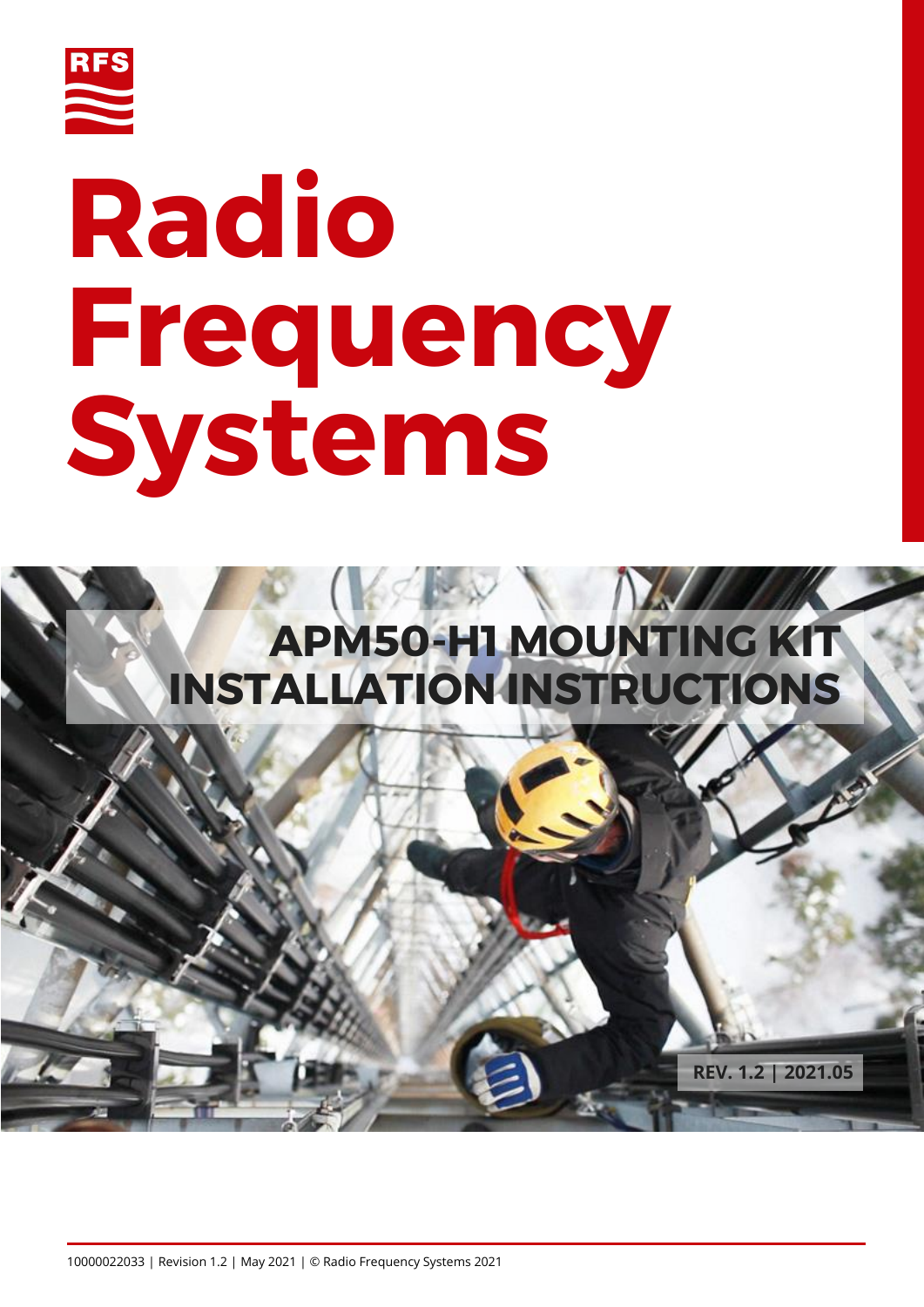

# **SUMMARY**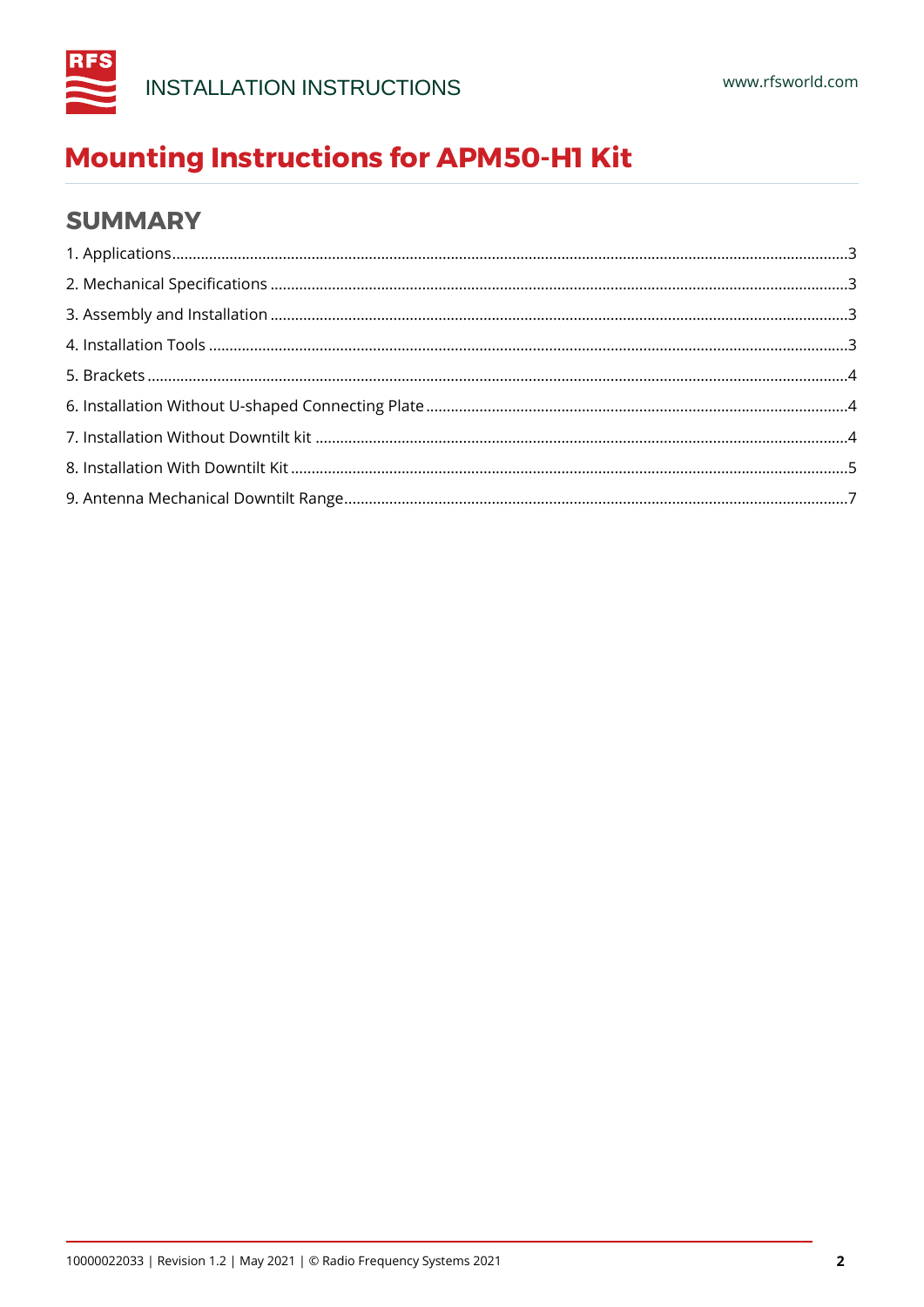

# <span id="page-2-0"></span>**1. APPLICATIONS**

The APM50 kits are mounting hardware options to be used for Base Station antennas.

# <span id="page-2-1"></span>**2. MECHANICAL SPECIFICATIONS**

- Pole Diameter: 50-125 mm
- Material: Q235, Hot-Dip Galvanized
- Weight: 4 kg

# <span id="page-2-2"></span>**3. ASSEMBLY AND INSTALLATION**

Please read this manual before installation**.**

- **1.** Only qualified personnel are allowed to install the antenna.
- **2.** Before the installation, check whether the brackets are complete. The bracket consists of down tilt kit and the clamps, wherein down tilt kit is arranged in the lining block of the packing box, and the clamps is arranged under the antenna inside the packing box.
- **3.** The appearance of the antennas shown in the figures is only for reference and may differ from the actual one.
- **4.** Before the installation, check the appearance of the brackets according to this guide. The installation methods vary with the component appearance. The installation procedures described in this guide must be strictly followed.
- **5.** The antenna can be equipped with the down tilt kit or without the down tilt kit. Select an installation mode based on site conditions.
- **6.** The protection caps of antenna ports not connecting to jumpers must not be removed. Meanwhile, waterproof measures must be taken to protect these antenna ports.

# **Inclinometer 13mm combination wrench**(**2pcs**) **Torque wrench 17mm combination wrench**(**2pcs**) **19mm combination wrench**(**2pcs**)

# <span id="page-2-3"></span>**4. INSTALLATION TOOLS**

# **MAXIMUM TORQUE**

| <b>M8</b>  | 20 Nm |
|------------|-------|
| <b>M10</b> | 40 Nm |
| <b>M12</b> | 75 Nm |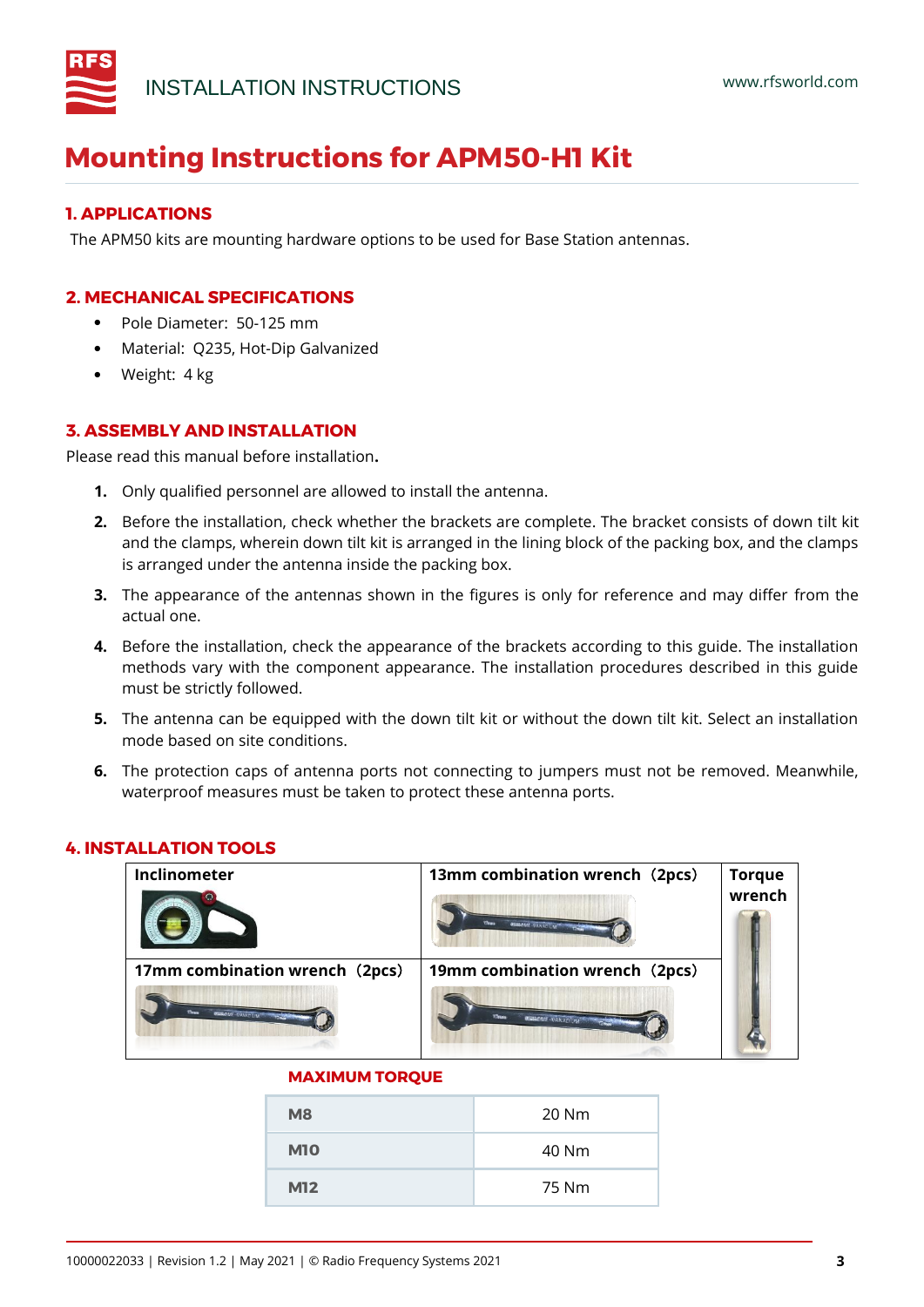

# <span id="page-3-0"></span>**5. BRACKETS**

| <b>Clamps</b>       | M10 (4pcs)<br>(1 <sub>pcs</sub> )<br>(1 <sub>pcs</sub> )           |
|---------------------|--------------------------------------------------------------------|
| <b>Downtilt kit</b> | $\bullet$<br>(2pcs)<br>(1pcs)<br>(4 <sub>pcs</sub> )<br>$\sqrt{2}$ |

# <span id="page-3-1"></span>**6. INSTALLATION WITHOUT U-SHAPED CONNECTING PLATE**





The same installation method applies to both upper and lower clamps. Install and tighten the nuts.

# <span id="page-3-2"></span>**7. INSTALLATION WITHOUT DOWNTILT KIT**

- **1.** Disassemble the clamps (1 or 2pcs).
- **2.** Install the clamps.



**3.** Install the antenna.







The same installation method applies to both upper and lower clamps. Install and tighten the nuts.

a. The mechanical downtilt of the antenna is fixed to  $0^{\circ}$  and cannot be adjusted.

b. The same installation method applies to both upper and lower clamps. Install and tighten the nuts.

c. Check and tighten all the nuts when the installation is complete.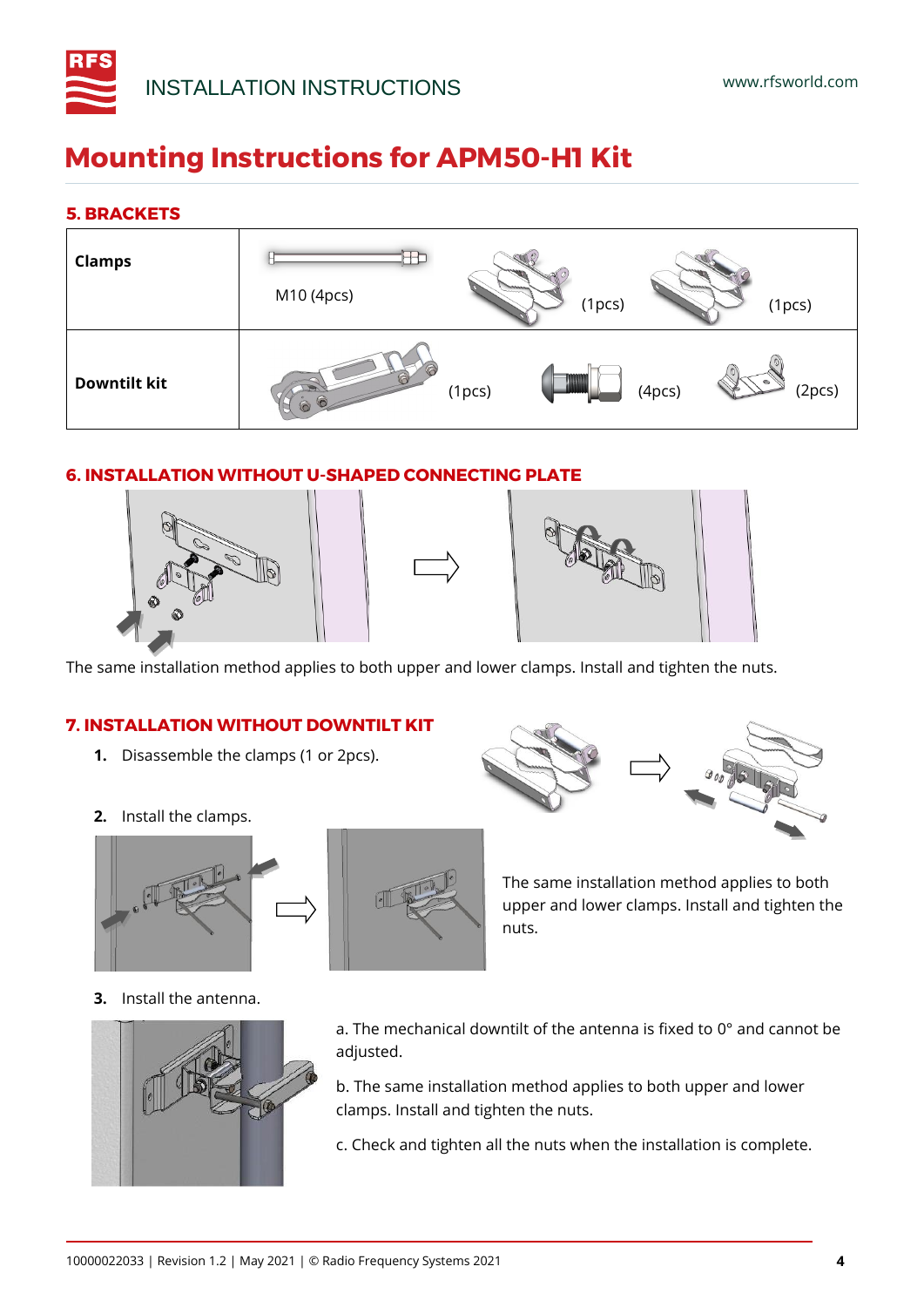

# <span id="page-4-0"></span>**8. INSTALLATION WITH DOWNTILT KIT**

**1.** Disassemble the brackets.

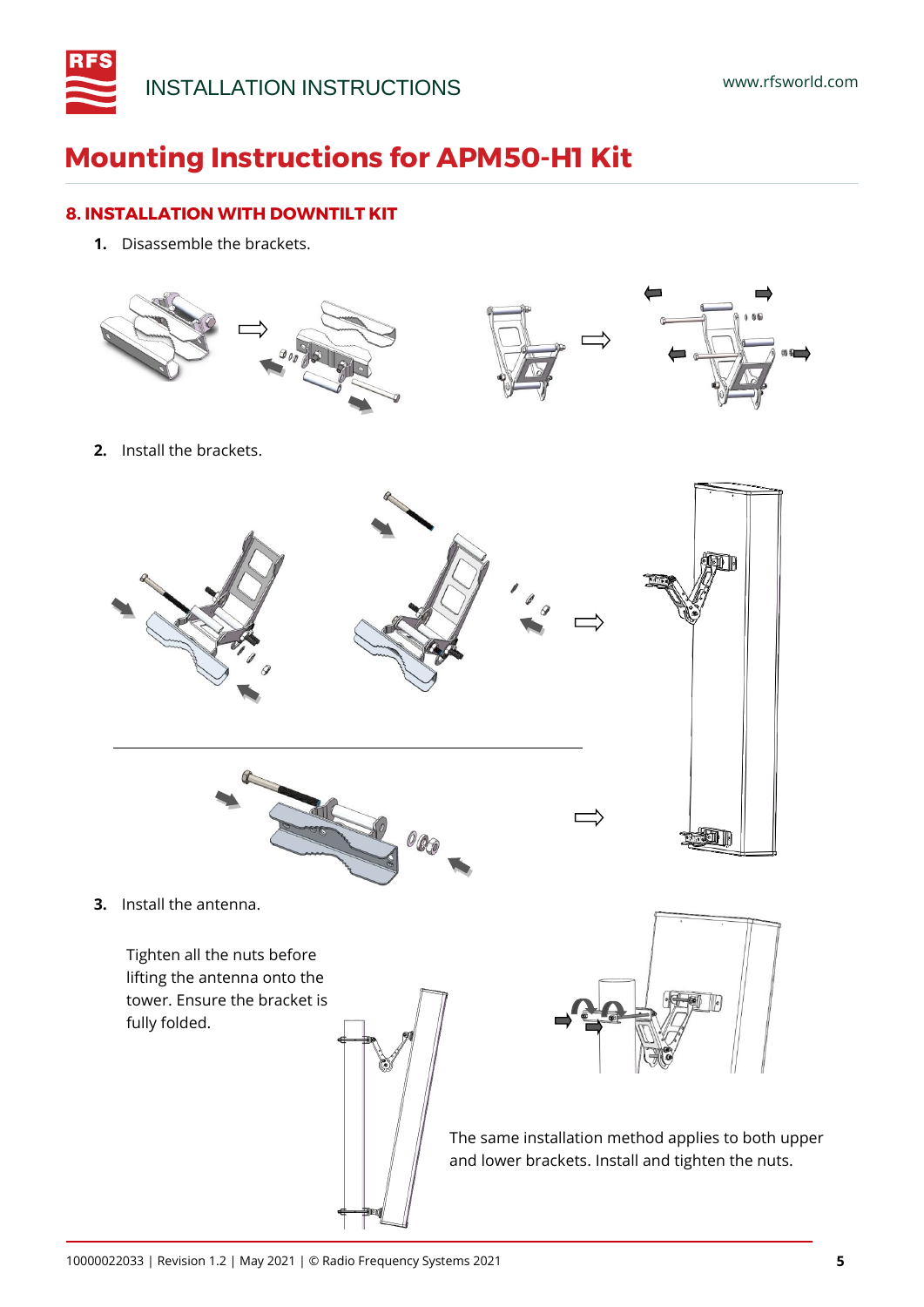

- **4.** Adjust the mechanical downtilt.
- Method 1: Use a scale plate.

Method 1 is used to roughly adjust the mechanical tilt. The reading is only for reference.





Method 2: Use an inclinometer.

Method 2 is used to precisely adjust the mechanical tilt.

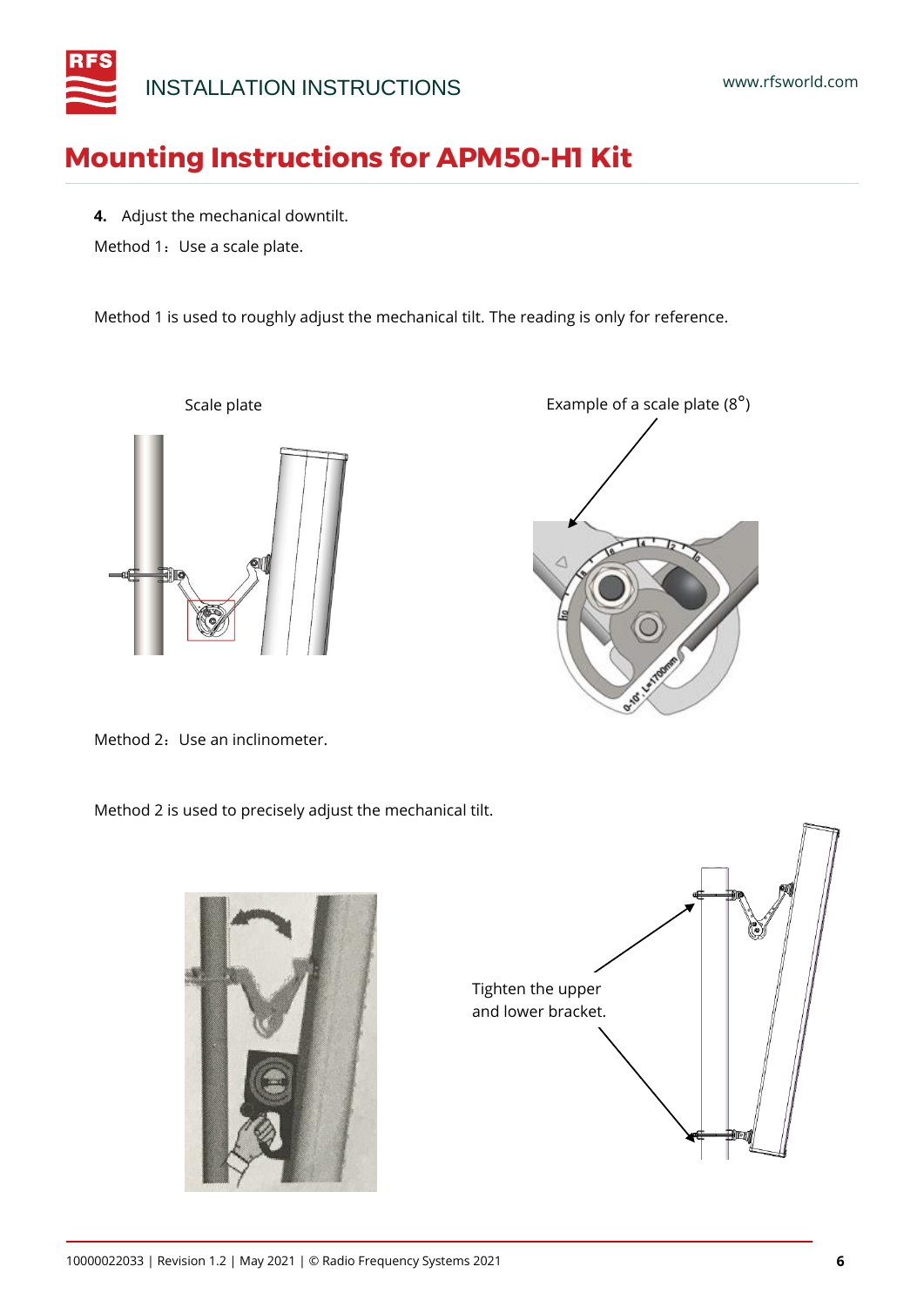

# <span id="page-6-0"></span>**9. ANTENNA MECHANICAL DOWNTILT RANGE**

| Antenna Length<br>(mm)  | <b>Mechanical Downtilt</b><br>Range (°) |
|-------------------------|-----------------------------------------|
| $1 \geq 2600$           | 0-8                                     |
| $2200 \leq l \leq 2600$ | $0 - 10$                                |
| $1800 \leq l \leq 2200$ | $0 - 12$                                |
| $1000 \leq l \leq 1800$ | 0-16                                    |
| $600 \leq l \leq 1000$  | $0 - 20$                                |
| 1 < 600                 | 0-30                                    |